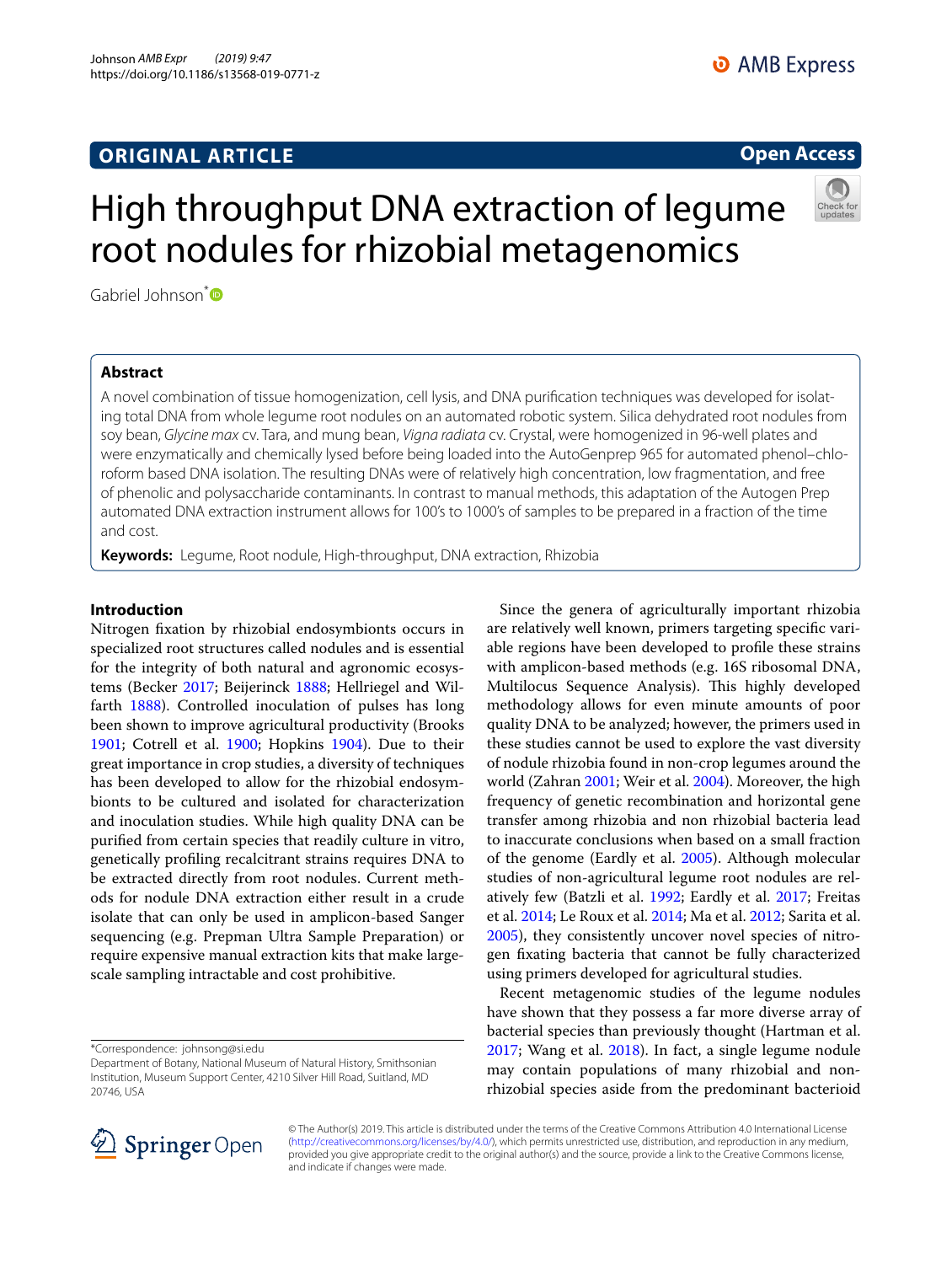symbiont (Hakim et al. [2018;](#page-4-9) Liu et al. [2007](#page-5-8); Wigley et al. [2017](#page-5-9); Xiao et al. [2017](#page-5-10)). Indeed, sequencing only nodule occupants isolated on agar media disproportionately overrepresents those taxa most amenable to in vitro culture. To circumvent this inherent bias, Hakim et al. have demonstrated that direct sequencing of DNA extracted from whole nodules is necessary  $(2018)$ . These discoveries were made possible by deep sequencing using nextgeneration sequencing technology and would have been easily overlooked with more traditional methods. However, in order for massively parallel sequencing libraries to be prepared, DNAs of high quality and concentration must be isolated from whole nodule tissue. Such nodule isolations are hampered by the copious amounts of extracellular polysaccharides produced by the symbionts and their host plants in root nodules (Ghosh and Maiti [2016](#page-4-10)). These mucopolysaccharides are essential for the function of the nitrogen fxating bacteria and have been reported to inhibit many enzymes used in molecular biology (Patrick Elia, personal communication).

As the cost of DNA sequencing continues to decrease exponentially with continual advancements in technology and computing, it is important to have reliable high-throughput DNA isolation procedures to utilize these new technologies at their maximum potential. The AutoGenprep 965 is a robotic liquid handling system capable of performing the phenol chloroform isolation method used for most animal tissues and is a modifcation of the CTAB chloroform method used with plants (Doyle and Doyle [1987\)](#page-4-11). While this instrument is very efective in isolating high-quality DNA from thousands of samples taken from model organisms (Guttikonda et al. [2014](#page-4-12)), it has also been used to efectively purify DNA from non-model plants as well (Attigala et al. [2014\)](#page-4-13). In a study of marine snails, the bacterial flora of gill tissues had been genetically profled using DNAs extracted with the AutoGenprep (Beinart et al. [2012\)](#page-4-14).

The goal of this study was to modify the existing DNA extraction methods used with the AutoGenprep 965 to extract DNA from legume root nodules. The high throughput DNA extraction method described here ofers a comparatively inexpensive way to explore the metagenomics of nodule rhizobia on a scale not heretofore accomplished.

## **Materials and methods**

## **Samples**

Root nodules were obtained from two species: soybean (*Glycine max* L. cv. Tara) (N=34) and mung bean (*Vigna radiata* L. R. Wilczek cv. Crystal) ( $N=16$ ). These specimens were collected as root masses taken from agricultural felds at the Beltsville Agricultural Research Center (Beltsville, MD, USA by Patrick Elia in the spring of 2017 and soon frozen at  $-20$  °C. Shortly before this study, the frozen root mass was placed in a polyethylene bag containing calcium sulfate desiccant (W.A. Hammond Drierite Co. Xenia, OH) to completely desiccate the root nodules.

## **DNA extraction protocol**

The desiccated root nodules were first surface sterilized with 1.0% (v/v) commercial bleach (Chlorox, Oakland, CA). After weighing the nodules, each were placed in the well of a deep welled 96-well Co-Star plate. 200 µl of the bleach dilution was added to each well and the nodules were gently agitated in the solution for 1 min. The bleach solution was removed and replaced with  $200 \mu l$ of sterilized water. After three water washes, the nodules were transferred to a deep welled 96-well Matrix plate in which the wells had been pre-filled with  $\sim$  50 µl of 0.3 mm sharp garnet particles (BioSpec Products Inc., Bartlesville, OK). After the nodules had been added to the plate, a 5.0 mm stainless steel bead (OPS Diagnostics, Lebanon, NJ) was added to each well. This mixture of beads approximates "lysing matrix A" produced by MP Biomedical (Santa Ana, CA).

Cell lysis bufer solutions were formulated based on Krasova-Wade and Neyra [\(2007\)](#page-5-11). To hydrate and soften the nodules, 100 μl of TES buffer (20 mmol Tris–HCl, pH 8.0, 50 mmol disodium EDTA, pH 8.0, 50 mmol NaCl, 8% (w/v) sucrose) was added to each well and the plate was incubated at 37 °C for 15 min. After closing the wells with 8-well cap strips and strapping a plexiglass pane over the tops of the plates, the plates of nodules were loaded into the FastPrep96 bead beater and were shaken at maximum speed for 30 s, then repeated to completely homogenize the tissue. To each well, 10 µl of 20 mg/ml lysozyme solution (20 mM TrisHCl, pH 8.0, 2 mM sodium EDTA, 1.2% Triton® X-100, 20 mg/ml (w/v) egg white lysozyme) was added and the enzyme was mixed into the tissue homogenate with manual shaking of the plates. The samples were incubated at 37 °C for 15 min before 250 µl GES bufer (0.5 mmol 1-guanidine thiocyanate, 0.1 mol EDTA disodium pH 8.0, 1% (w/v) *N*-lauroylsarcosine sodium salt) was added to each well and the plates were again manually shaken to mix the solution. The tissue homogenate was incubated with the GES bufer for 15 min at 65 °C with gentle agitation and then was allowed to cool to room temperature.

Cellular debris was cleared from the lysate by centrifugation at 3700×*g* for 20 min at 4 °C. Using the Liquidator 96-channel pipettor, 200  $\mu$ l of supernatant was transferred into a 96-well Matrix plate in which each well was pre-loaded with 10  $\mu$ l of 10 mg/ml RNase A (VWR International, Radnor, PA). The cleared lysate was added to the RNase A and mixed by pipetting followed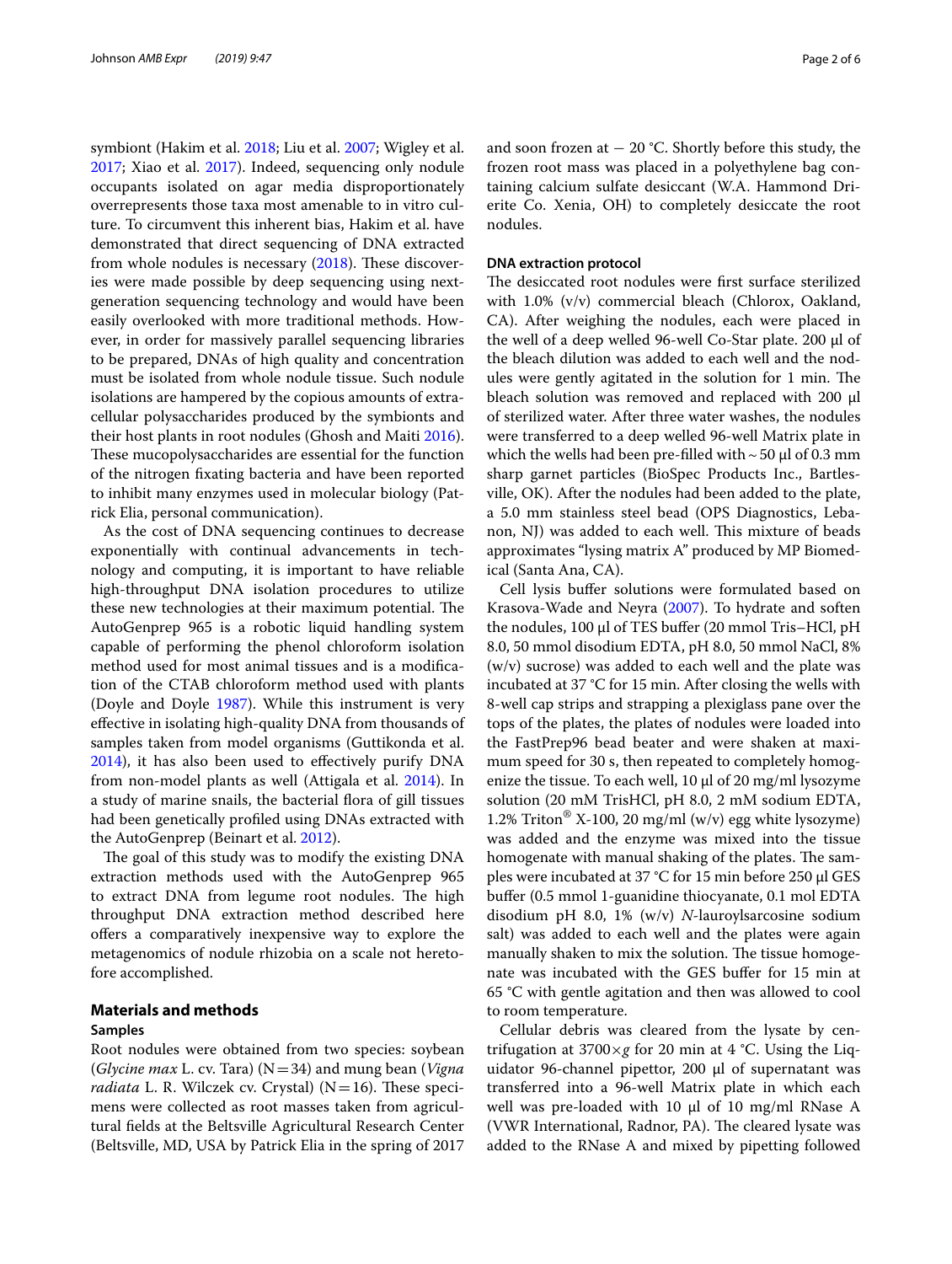by a 37 °C incubation for 15 min while being agitated gently. The plates of treated lysate were then loaded into the AutoGenprep 965 and total DNA was isolated using the "Mouse Tail/Tissue" setting according to its default parameters. The RNA digestion step was omitted from the instrument program and the resulting DNA pellets were removed from the instrument after the DNA pellets had been washed for a second time. The remaining ethanol residue was removed by incubating the DNA pellets in the dark at room temperature overnight and DNAs were eluted the next day.

To remove any mucopolysaccharides that may have been co-purified with the DNA, 200  $\mu$ l of 1 $\times$  Tris–EDTA bufer was added to each pellet and the plates were incubated at  $4^{\circ}$ C for 24 h, undisturbed. The pellet was allowed to passively dissolve into the bufer without any mixing, shaking, or agitation. After the incubation, the plates were carefully transported to the Liquidator 96-channel pipettor so as to not disturb the eluted DNA solutions. The pipettor tips were carefully lowered into the eluted DNA solutions so that they were 2–3 mm submerged beneath the surface of the bufer and not contacting the remaining pellet at all. The topmost  $50 \mu l$  of the solution was aspirated and transferred to a new plate, leaving the remaining bufer and undissolved polysaccharides at the bottom of the plate wells.

#### **DNA quantifcation and analysis**

The quality of the DNA extracts was determined by electrophoresis;  $2 \mu l$  of extract was separated in a 1.0% agarose gel made with  $1 \times$  Sodium Hydroxide-Boric Acid Bufer (Brody and Kern [2004\)](#page-4-15) and stained with Gel Red (Biotium, Fremont, CA). DNAs were quantifed with the Qubit fluorometer (ThermoFisher Scientific, Waltham, MA), and absorbance ratios measured with the NanoDrop C1000 (Wilmington, DE). DNA quantifcation data were analyzed using R (R Core Team [2013\)](#page-5-12).

## **Results**

After the surface sterilization with sodium hypochlorite, the dehydrated root nodules began absorbing the rinse water, widening in diameter. They became softer and more fragile when touched with plastic pipette tips. This softening hydration continued with the addition of TES bufer and the initial incubation where the larger nodules had absorbed all of the 100 µl volume added. The bead beating with garnet particles and steel ball bearing rendered the tissue into a fne reddish-brown paste and no discernable tissue fragments. Vigorous vortex mixing and manual ficking was required to incorporate the lysozyme enzyme solution into the thick mixture beads and tissue paste. After resuspension and incubation with the GES lysis buffer, the tissue debris was easily pelletized and separated from the supernatant by centrifugation. The larger nodules yielded lower supernatant volumes since their insoluble tissue debris absorbed a greater amount of bufer.

The resulting DNAs isolated by the AutoGenprep 965 appeared as tight, round, and slightly translucent pellets at the bottoms of the extraction plates. Upon elution with TE bufer, the extract solutions were either colorless or with a slight tint of pinkish-brown. Spectrophotometric measurements of 260:280 and 260:230 absorbance ratios indicated that the *G. max* nodules yielded a purer DNA extract than those nodules from *V. radiata* (Table [1](#page-2-0)). Likewise, the mass of DNA obtained per mg nodule dry mass was greater for *G. max* than *V. radiata* as determined with the Qubit dsDNA fuorometric assay (Table [1\)](#page-2-0). Separating these DNA extracts though an electrophoresis gel revealed that a portion of the DNA in each extract had been fragmented, forming a long smear in the gel image (Fig. [1\)](#page-3-0). The presence of brightly fluorescing DNA at or above the top 10 Kb band of the HiLo size ladder indicates that the extracts contained a portion of high molecular weight DNA as well.

<span id="page-2-0"></span>**Table 1 The mean root nodule dry-mass and the respective mean concentration, and 260:280 and 260:230 absorbance ratios of the DNA extracts for** *Glycine max* **cv. Tara and** *Vigna radiata* **cv. Crystal**

| <b>Taxon</b>  | Mass (mg) | [ $DNA$ ] ng/ $\mu$ l | DNA (µq) | DNA/mg | (260:280) | (260:230) |
|---------------|-----------|-----------------------|----------|--------|-----------|-----------|
| Glycine max   |           |                       |          |        |           |           |
| Mean          | 7.29      | 144.6                 | 7.23     | 1.09   | 1.92      | 1.48      |
| Median        | 6.00      | 74.1                  | 3.70     | 0.73   | 1.85      | 1.53      |
| <b>STD</b>    | 5.11      | 150.9                 | 7.55     | 1.15   | 0.65      | 0.71      |
| Vigna radiata |           |                       |          |        |           |           |
| Mean          | 4.09      | 18.83                 | 0.94     | 0.35   | 1.66      | 0.94      |
| Median        | 2.00      | 12.50                 | 0.62     | 0.16   | 1.46      | 0.80      |
| <b>STD</b>    | 4.48      | 19.13                 | 0.96     | 0.39   | 0.69      | 0.47      |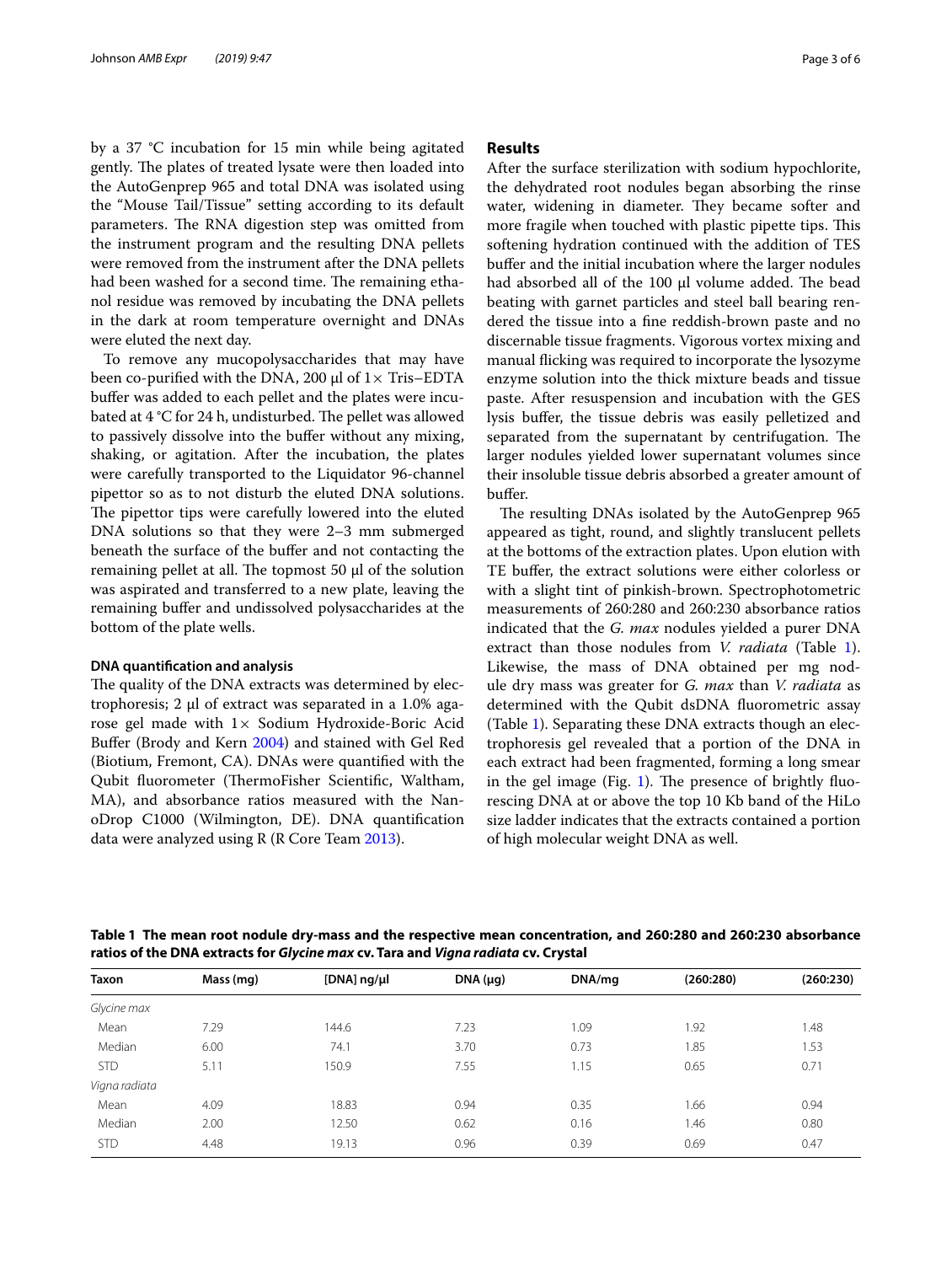

## <span id="page-3-0"></span>**Discussion**

The mechanical lysis of the cell walls of the plant derived nodule tissue and the bacterial symbionts contained within was achieved through "bead beating" hydrated tissue into a viscous homogenous mass. The degree of DNA fragmentation observed in the fnal DNA extracts could likely have been reduced by using a less abrasive mixture of grit and beads, such as one similar to "lysing matrix D" manufactured by MP Biomedical and employed successfully by Hakim et al. on mung bean nodules [\(2018](#page-4-9)). However, the garnet sharp particles and steel beads used in the present study resulted in a greater consistency of homogenization across samples that varied greatly in density and recalcitrance to mechanical disruption (data not shown).

Initial experiments were conducted with either the CTAB (Doyle and Doyle [1987](#page-4-11)) and the Phenol–Chloroform–Isoamyl alcohol (Sambrook et al. [1989](#page-5-13)) default chemistries used by the AutoGenprep 965. The results showed that copious amounts of mucopolysaccharides co-precipitate with the DNA and that the guanidine thiocyanate-based lysis bufer described by Krasova-Wade and Neyra [\(2007](#page-5-11)) is essential for reducing this polysaccharide contaminant. Guanidine based lysis bufers also are often the best method for isolating bacterial DNAs (Rifani et al. [2015\)](#page-5-14) and GES is a key ingredient in most environmental DNA isolation kits for soil. When the guanidine thiocyanate lysis buffer was used with the downstream purifcation steps of either the Doyle and Doyle [\(1987\)](#page-4-11) or Sambrook et al. ([1989](#page-5-13)) purifcation, a greater amount of polysaccharide traces was detected when the Doyle and Doyle method was used (data not shown). Therefore, the DNA extraction method described here is largely a combination of the Krasova-Wade and Neyra ([2007](#page-5-11)) cellular lysis with the subsequent DNA purifcation steps of the AutoGenprep 965's phenol-chloroform-isoamyl alcohol chemistry. The use of a guanidine thiocyanate lysis bufer to dissolve mucopolysaccharides was chosen over the use of high salt buffer to preferentially precipitate DNA demonstrated by others (Healey et al. [2014](#page-4-16)) because such diferential precipitation is very sensitive and not amenable to processing on a robotic platform. The final step of differentially dissolving the DNA from an undisturbed pellet was taken from method developed for *Cactaceae* by Martínez-González et al. ([2017\)](#page-5-15). In most of the samples, traces of co-purifed polysaccharides were not visible in the DNA pellet. This diferential solvation step was included in the protocol as an additional precaution that may not be necessary and could be omitted if larger quantities of DNA are needed.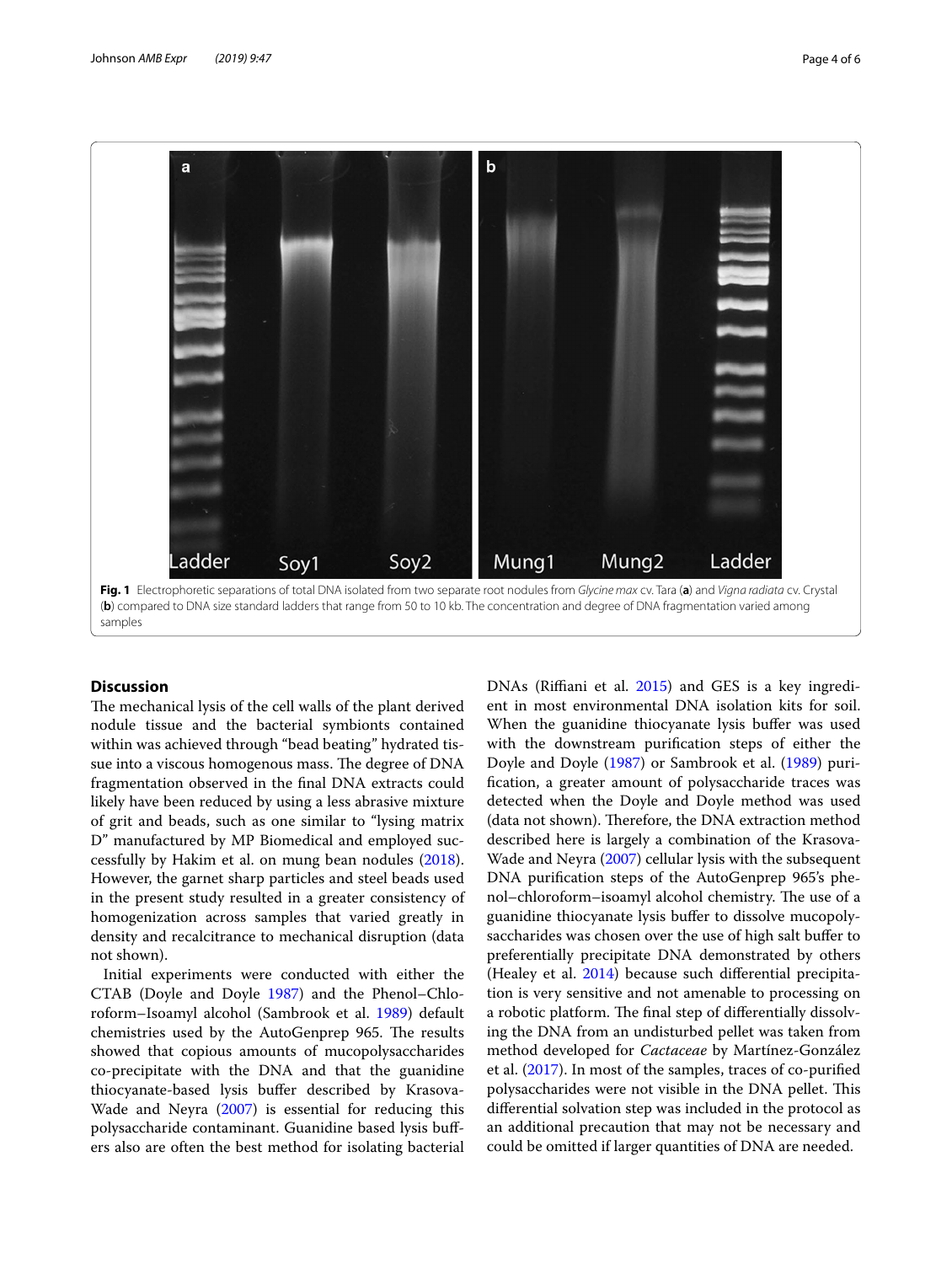The DNA extraction method described herein successfully isolated DNAs of sufficient concentration and quality for shot-gun Illumina library preparation and with minimal mucopolysaccharide contamination. Although the resulting DNA concentrations varied widely from the mean, even the lowest yields were sufficient for use with nearly all library sequencing kits. This variation in concentrations is evident in electrophoretic gel separations of the DNA extracts; the relative proportions of fragmented and high-molecular weight DNA also varied between nodule samples (Fig. [1\)](#page-3-0). The starting amount of DNA for typical library preparation protocols is  $0.1$  to  $1.0 \mu$ g. The average 260:280 nm absorbance ratios were very close to 1.8 suggesting that there was minimal protein contamina-tion (Table [1\)](#page-2-0). The average  $260:230$  nm absorbance ratio was appreciably lower than the ideal value of 2.0 which is typical of DNA extracted from plants (Drábková et al. [2002](#page-4-17); Michiels et al. [2003\)](#page-5-16). This mean 260:230 nm value was even lower for the DNAs extracted from *V. radiata* compared to that for *G. max* perhaps because there was more mucopolysaccharide carry-over in the *V. radiata*. The root nodules of the related *Vigna* species, cow pea, are notorious for producing copious amounts of extracellular polysaccharides that frequently interfere with PCR and other molecular applications (Patrick Elia, personal communication).

Although the average yield of total DNA per mg of nodule tissue was lower than those amounts reported by Krasova-Wade and Neyra [\(2007](#page-5-11)) who developed the lysis bufer for manual extraction, the method in the present study is high-throughput and a slight reduction in total yield is a minor inconvenience considering the time and cost savings this method offers.

#### **Authors' contributions**

The author read and approved the fnal manuscript.

#### **Acknowledgements**

The author would like to thank Dr. Patrick Elia for the root nodule samples used in this study as well as his assistance and insightful comments. All or portions of the laboratory and/or computer work were conducted in and with the support of the Laboratories of Analytical Biology facilities of the National Museum of Natural History or its partner labs.

#### **Competing interests**

The author declares that he has no competing interests. This article does not contain any studies with human participants or animals performed by any of the authors.

## **Availability of data and materials**

Raw numerical data is available upon request by contacting the author at johnsong@si.edu.

#### **Consent for publication**

Not applicable.

**Ethics approval and consent to participate**

Not applicable.

#### **Funding**

The entirety of this research was paid for by internal discretionary funds provided by the Department of Botany and the Laboratories of Analytical Biology at the National Museum of Natural History, Smithsonian Institution.

### **Publisher's Note**

Springer Nature remains neutral with regard to jurisdictional claims in published maps and institutional afliations.

Received: 7 November 2018 Accepted: 28 March 2019 Published online: 10 April 2019

#### **References**

- <span id="page-4-13"></span>Attigala L, Triplett JK, Kathriarachchi HS, Clark LG (2014) A new genus and a major temperate bamboo lineage of the Arundinarieae (*Poaceae*: Bambusoideae) from Sri Lanka based on a multi-locus plastid phylogeny. Phytotaxa 174:187–205
- <span id="page-4-5"></span>Batzli JM, Graves WR, Van Berkum P (1992) Diversity among rhizobia efective with *Robinia pseudoacacia* L. Appl Environ Microbiol 58:2137–2143
- <span id="page-4-0"></span>Becker A (2017) Classic spotlight: bacteroids—views of an enigmatic bacterial state in root nodule symbiosis through the centuries. J Bacteriol 199:e00741-16
- <span id="page-4-1"></span>Beijerinck MW (1888) Die Bacterien der Papilionaceen-Kniillchen. Rot Ztg 46:725–757
- <span id="page-4-14"></span>Beinart RA, Sanders JG, Faure B, Sylva SP, Lee RW, Becker EL, Gartman A, Luther GW, Seewald JS, Fisher CR, Girguis PR (2012) Evidence for the role of endosymbionts in regional-scale habitat partitioning by hydrothermal vent symbioses. Proc Natl Acad Sci USA 109:E3241–E3250
- <span id="page-4-15"></span>Brody JR, Kern SE (2004) Sodium boric acid: a Tris-free, cooler conductive medium for DNA electrophoresis. Biotechniques 36:214–217
- <span id="page-4-2"></span>Brooks WP (1901) Agriculture, vol. II. Manures, fertilizers and farm crops, including green manuring and crop rotation. The Home Correspondence School, Springfield
- <span id="page-4-3"></span>Cotrell HM, Otis DH, Haney JG (1900) Soil inoculation for soy beans. Kan Agric Exp Sta Bull 96:97–116
- <span id="page-4-11"></span>Doyle JJ, Doyle JL (1987) A rapid DNA isolation procedure for small quantities of fresh leaf tissue. Phytochem Bull 19:11–15
- <span id="page-4-17"></span>Drábková L, Kirschner JAN, Vlĉek Ĉ (2002) Comparison of seven DNA extraction and amplifcation protocols in historical herbarium specimens of *Juncaceae*. Plant Mol Biol Rep 20:161–175
- <span id="page-4-4"></span>Eardly BD, Nour SM, Van Berkum P, Selander RK (2005) Rhizobial 16S rRNA and dnaK genes: mosaicism and the uncertain phylogenetic placement of *Rhizobium galegae*. Appl Environ Microbiol 71:1328–1335
- <span id="page-4-6"></span>Eardly B, Elia P, Brockwell J, Golemboski D, Van Berkum P (2017) Biogeography of a novel *Ensifer meliloti* clade associated with the Australian legume *Trigonella suavissima*. Appl Environ Microbiol 83:e03446-16
- <span id="page-4-7"></span>Freitas ADS, Borges WL, Andrade MMM, Sampaio EVSB, Santos CERS, Passos SR, Xavier GR, Mulato BM, Lyra MCCP (2014) Characteristics of nodule bacteria from *Mimosa* spp. grown in soils of the Brazilian semiarid region. Afr J Microbiol Res 8:788–796
- <span id="page-4-10"></span>Ghosh PK, Maiti TK (2016) Structure of extracellular polysaccharides (EPS) produced by rhizobia and their functions in legume–bacteria symbiosis: a review. Achiev Life Sci 10:136–143
- <span id="page-4-12"></span>Guttikonda SK, Valliyodan B, Neelakandan AK, Tran LSP, Kumar R, Quach TN, Voothuluru P, Gutiérrez González JJ, Aldrich DL, Pallardy SG, Sharp RE, Ho TH, Nguyen HT (2014) Overexpression of AtDREB1D transcription factor improves drought tolerance in soybean. Mol Biol Rep 4:7995–8008
- <span id="page-4-9"></span>Hakim S, Mirza BS, Zaheer A, Mclean JE, Imran A, Yasmin S, Mirza MS (2018) Retrieved 16S rRNA and *nif*H sequences reveal co-dominance of *Bradyrhizobium* and *Ensifer* (*Sinorhizobium*) strains in feld-collected root nodules of the promiscuous host *Vigna radiata* (L.) R. Wilczek. Appl Microbiol Biotechnol 102:485–497
- <span id="page-4-8"></span>Hartman K, van der Heijden MGA, Roussely PV, Walser JC, Schlaeppi K (2017) Deciphering composition and function of the root microbiome of a legume plant. Microbiome 5:2049–2618
- <span id="page-4-16"></span>Healey A, Furtado A, Cooper T, Henry RJ (2014) Protocol: a simple method for extracting next-generation sequencing quality genomic DNA